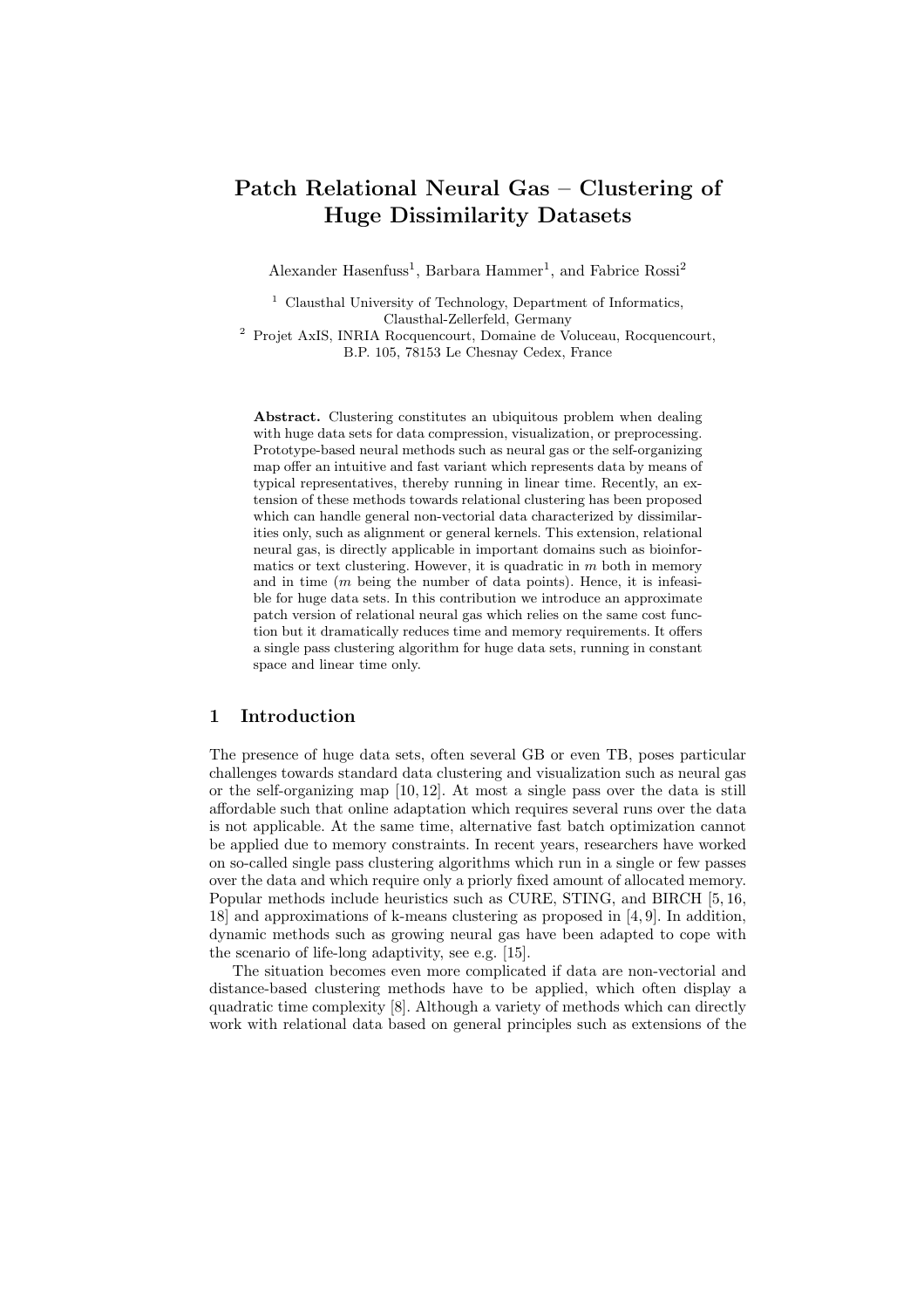self-organizing map and neural gas have been proposed  $[11, 3, 7]$ , these methods are not suited for huge data sets. For complex metrics such as alignment of DNA strings or complex kernels for text data, it is infeasable to compute all pairs of the distance matrix and at most a small fraction can effectively be addressed. A common challenge today, arising especially in Computational Biology, are huge datasets whose pairwise dissimilarities cannot be hold at once within randomaccess memory during computation, due to the sheer amount of data.

In this work, we present a new technique based on the Relational Neural Gas approach [7] that is able to handle this situation by a single pass technique based on patches that can be chosen in accordance to the size of the available randomaccess memory. This results in a linear time and finite memory algorithm for general dissimilarity data which shares the intuitivity and robustness of NG.

# 2 Neural Gas

Neural Gas (NG), introduced by Martinetz et al. [12], is a vector quantization technique aiming for representing given data  $v \in V \subseteq \mathbb{R}^d$  faithfully by prototypes  $w_i \in \mathbb{R}^d$ ,  $i = 1, \ldots, n$ . For a continuous input distribution given by a probability density function  $P(v)$ , the cost function minimized by NG is

$$
E \sim \frac{1}{2} \sum_{i=1}^{n} \int h_{\lambda}(k(w_i, v)) \cdot ||v - w_i||^2 P(v) dv,
$$

where  $k(w_i, v) = |\{w_j : ||v - w_j|| < ||v - w_i||\}|$  denotes the rank of neuron  $w_i$ arranged according to the distance from data point v. The parameter  $\lambda > 0$ controls the neighbourhood range through the exponential function  $h_{\lambda}(t)$  =  $\exp(-t/\lambda)$ .

Typically, NG is optimized in an online mode using a stochastic gradient descent method. However, for a given discrete training set  $\{v_1, v_2, \ldots, v_m\}$  the cost function of NG becomes

$$
E(W) \sim \frac{1}{2} \cdot \sum_{i=1}^{n} \sum_{j=1}^{m} h_{\lambda}(k(w_i, v)) \cdot ||v_j - w_i||^2
$$
 (1)

For this case, an alternative batch optimization technique has been introduced [3]. It, in turn, determines the ranks  $k_{ij} = k(w_i, v_j)$  for fixed prototype locations  $w<sub>i</sub>$  and then determines new prototype locations via the update formula

$$
w_i = \sum_j h_\lambda(k_{ij}) \cdot v_j / \sum_j h_\lambda(k_{ij})
$$

for the fixed ranks  $k_{ij}$ . Batch NG shows the same accuracy and behaviour as NG, whereby its convergence is quadratic instead of linear as for NG.

## 3 Relational Neural Gas

Relational data do not necessarily originate from an Euclidean vector space, instead only a pairwise dissimilarity measure  $d_{ij}$  is given for the underlying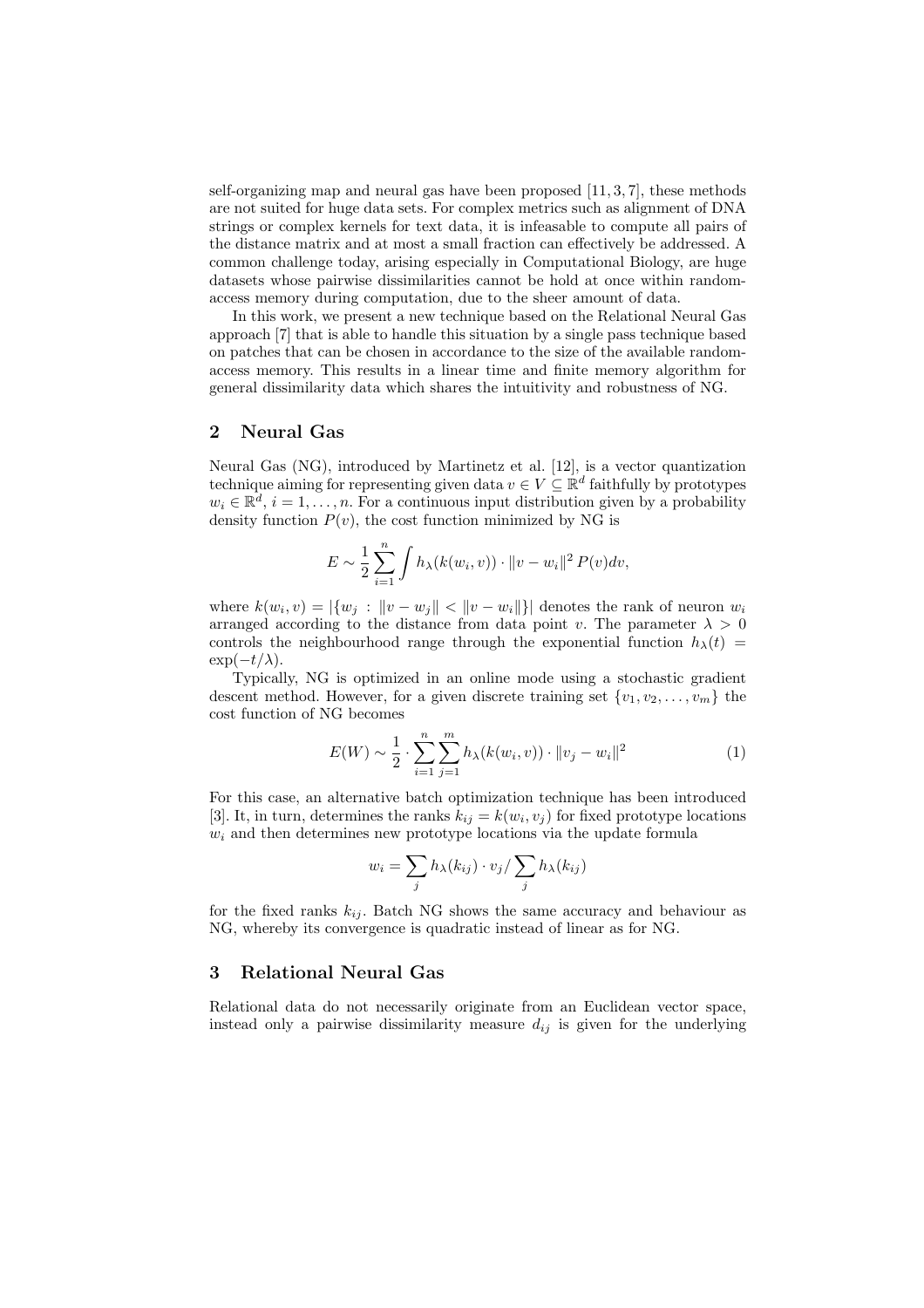datapoints  $v_i, v_j \in V$ . The only demands made on dissimilarity measures are non-negativity  $d_{ij} \geq 0$  and reflexivity  $d_{ii} = 0$ , so they are not necessarily metric or even symmetric by nature. Obviously, NG cannot directly deal with such data and its original formulation is restricted to vectorial updates.

One way to deal with relational data is Median clustering [3]. This technique restricts prototype locations to given data points, such that distances are well defined in the cost function of NG. Batch optimization can be directly tranferred to this case. However, median clustering has the inherent drawback that only discrete adaptation steps can be performed which can dramatically reduce the representation quality of the clustering.

Relational Neural Gas (RNG) [7] overcomes the problem of discrete adaptation steps by using convex combinations of Euclidean embedded data points as prototypes. For that purpose, we assume that there exists a set of (in general unknown and presumably high dimensional) Euclidean points  $V$  such that  $d_{ij} = ||v_i - v_j||$  for all  $v_i, v_j \in V$  holds, i.e. we assume there exists an (unknown) isometric embedding into an Euclidean space. The key observation is based on the fact that, under the assumptions made, the squared distances  $||w_i - v_j||^2$ between (unknown) embedded data points and optimum prototypes can be expressed merely in terms of known distances  $d_{ij}$ .

In detail, we express the prototypes as  $w_i = \sum_j \alpha_{ij} v_j$  with  $\sum_j \alpha_{ij} = 1$ . With optimal prototypes, this assumption is necessarily fulfilled. Given a coefficient matrix  $(\alpha_{ij}) \in \mathbb{R}^{n \times m}$  and a matrix  $\Delta = (d_{ij}^2) \in \mathbb{R}^{m \times m}$  of squared distances, it then holds

$$
||w_i - v_j||^2 = (\alpha_{i*} \cdot \Delta)_j - \frac{1}{2} \cdot \alpha_{i*} \Delta \alpha_{i*}^T
$$
\n(2)

where ∗ indicates vector indices. Because of this fact, we are able to substitute all terms  $||w_i - v_j||^2$  in Batch NG by (2) and derive new update rules. For optimum prototype locations given fixed ranks we find

$$
\alpha_{ij} = h_{\lambda}(k_i(v_j)) / \sum_t h_{\lambda}(k_i(v_t)). \tag{3}
$$

This allows to reformulate the batch optimization schemes in terms of relational data as done in [7].

Note that, if an isometric embedding into Euclidean space exists, this scheme is equivalent to Batch NG and it yields identical results. Otherwise, the consecutive optimization scheme can still be applied. It has been shown in [7] that Relational NG converges for every nonsingular symmetric matrix  $\Delta$  and it optimizes the relational dual cost function of NG which can be defined solely based on distances ∆.

Relational neural gas displays very robust results in several applications as shown in [7]. Compared to original NG, however, it has the severe drawback that the computation time is  $\mathcal{O}(m^2)$ , m being the number of data points, and the required space is also quadratic (because of  $\Delta$ ). Thus, this method becomes infeasible for huge data sets. Recently, an intuitive and powerful method has been proposed to extend batch neural gas towards a single pass optimization scheme which can be applied even if the training points do not fit into the main memory [1]. The key idea is to process data in patches, whereby prototypes serve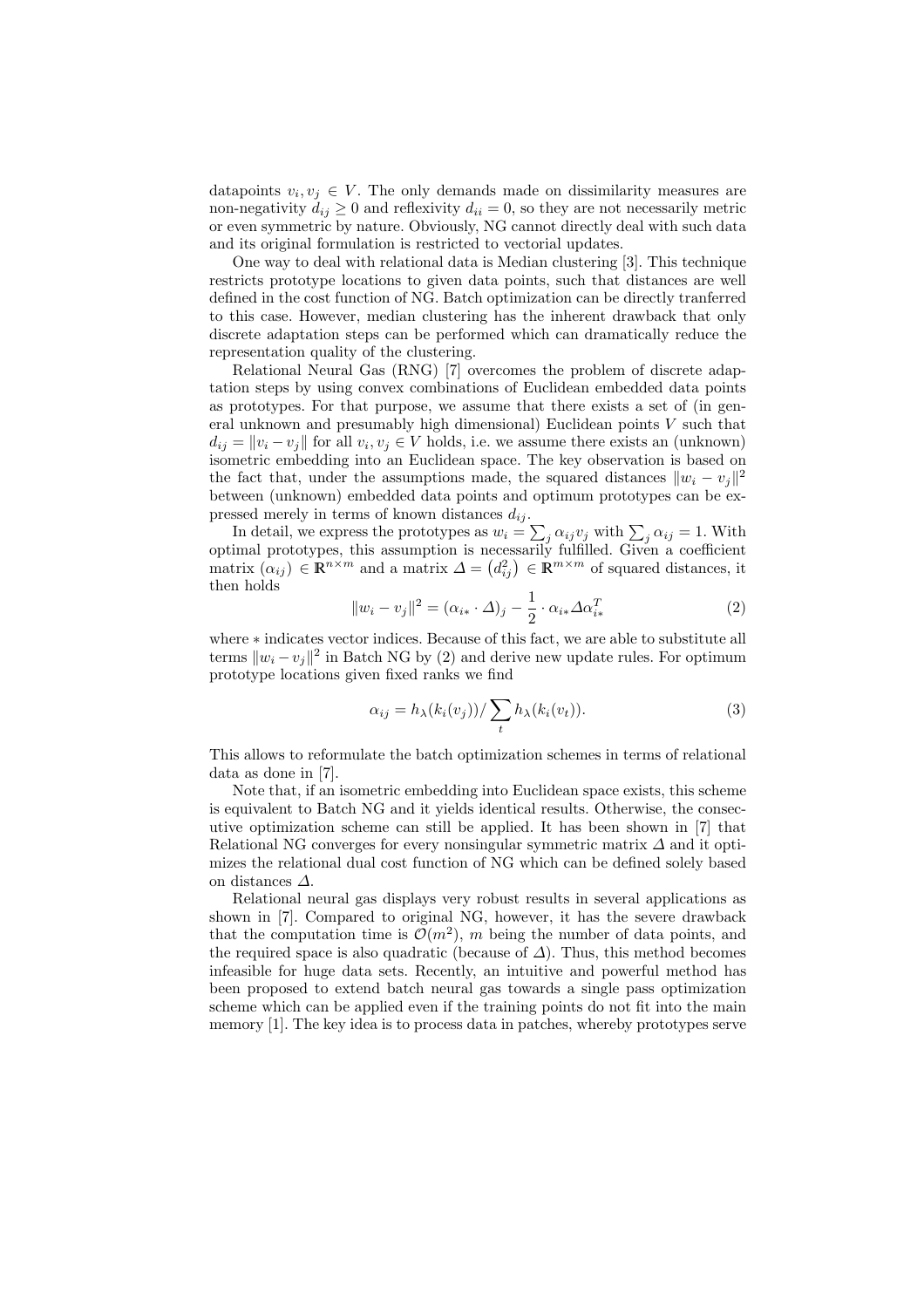as a sufficient statistics of the already processed data. Here we transfer this idea to relational clustering.

# 4 Patch Relational Neural Gas

Assume as before that data are given as a dissimilarity matrix  $D = (d_{ij})_{i,j=1,...,m}$ with entries  $d_{ij} = d(v_i, v_j)$  representing the dissimilarity of the datapoints  $v_i$ and  $v_i$ . During processing of Patch Relational NG,  $n_p$  patches of fixed size  $p =$  $\lfloor m/n_p \rfloor$  are cutted consecutively from the dissimilarity matrix  $D^3$ , where every patch

$$
P_i = (d_{st})_{s,t=(i-1)\cdot p+1,...,i\cdot p} \in \mathbb{R}^{p \times p}
$$

is a submatrix of D centered around the matrix diagonal.

The idea of the original patch scheme is to add the prototypes from the processing of the former patch  $P_{i-1}$  as additional datapoints to the current patch  $P_i$ , forming an extended patch  $P_i^*$  which includes the previous points in the form of a compressed statistics. The additional datapoints – the former prototypes – are weighted according to the size of their receptive fields, i.e. how many datapoints do they represent in the former patch. To implement this fact, every datapoint  $v_j$  is equipped with a multiplicity  $m_j$ , which is initialized with  $m_j = 1$  for data points from the training set and it is set to the size of the receptive fields for data points stemming from prototypes. This way, all data are processed without loss of previous information which is represented by the sufficient statistics. So far, the method has only been tested for stationary distributions. However, it can expected that the method works equally well for nonstationary distributions due to the weighting of already processed information according to the number of already seen data points. In contrast to dynamic approaches such as [15] the number of prototypes can be fixed a priori.

Unlike the situation of original Patch NG [1], where prototypes can simply be converted to datapoints and the inter-patch distances can always be recalculated using the Euclidean metric, the situation becomes more difficult for relational clustering. In Relational NG prototypes are expressed as convex combinations of unknown Euclidean datapoints, only the distances can be calculated. Moreover, the relational prototypes gained from processing of a patch cannot be simply converted to datapoints for the next patch. They are defined only on the datapoints of the former patch. To calculate the necessary distances between these prototypes and the datapoints of the next patch, the distances between former and next patch must be taken into account, as shown in [7]. But that means touching all elements of the upper half of the distance matrix at least once during processing of all patches, what foils the idea of the patch scheme to reduce computation and memory-access costs.

In this contribution, another way is proposed. In between patches not the relational prototypes itselves but representative datapoints obtained from a so

<sup>&</sup>lt;sup>3</sup> The remainder is no further considered here for simplicity. In the practical implementation the remaining datapoints are simply distributed over the first  $(M - p \cdot n_p)$ patches.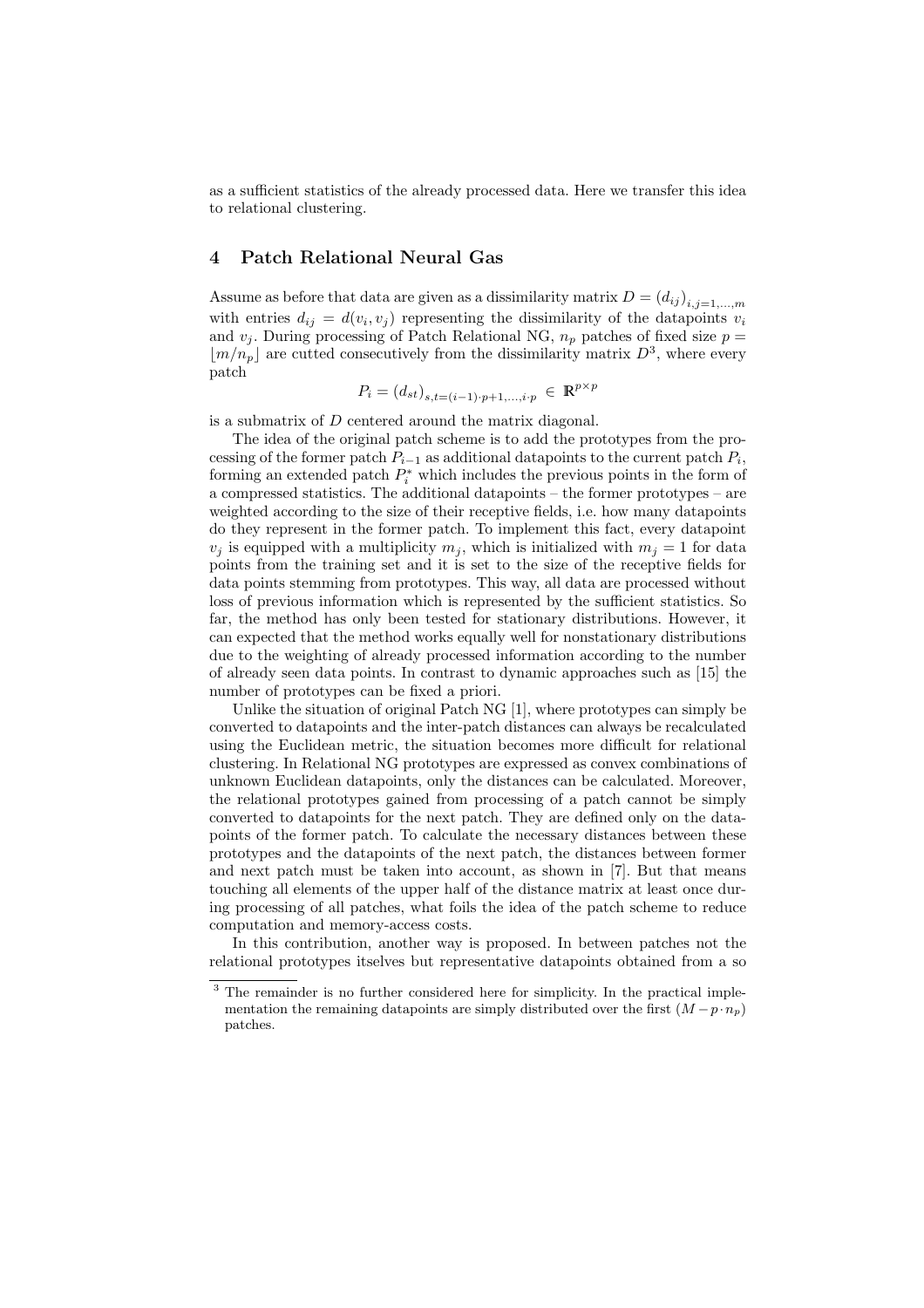called k-approximation are used to extend the next patch. As for standard patch clustering, the points are equipped with multiplicities. On each extended patch a modified Relational NG is applied taking into account the multiplicities.

**k-Approximation** Assume there are given n relational prototypes by their coefficient matrix  $(\alpha_{ij}) \in \mathbb{R}^{n \times m}$  defined on Euclidean datapoints V. These prototypes are taken after convergence of the Relational NG method, i.e. these prototypes are situated at optimal locations.

As can be seen from the update rule (3), after convergence in the limit  $\lambda \to 0$ it holds

$$
\alpha_{ij} \longrightarrow \left\{ \begin{array}{ll} 1/|R_i| & : & v_j \in R_i \\ 0 & : & v_j \notin R_i \end{array} \right., \text{ because } \left\{ \begin{array}{ll} h_\lambda(k_{ij}) = 1 \text{ for } v_j \in R_i \\ h_\lambda(k_{ij}) \rightarrow 0 \text{ for } v_j \notin R_i \end{array} \right\},
$$

where  $R_i = \{v_j \in V : ||w_i - v_j|| \le ||w_k - v_j||$  for all k} denotes the receptive field of prototype  $w_i$ . That means, in the limit only datapoints from the receptive fields have positive coefficients and equally contribute to the winning prototype that is located in the center of gravity of its receptive field.

A k-approximation of an optimal relational prototype  $w_i$  is a subset  $R' \subseteq$  $R_i$  with  $|\overline{R'}| = \min\{k, |R_i|\}$  such that  $\sum_{r' \in R'} ||w_i - r'||^2$  is minimized. That means, we choose the  $k$  nearest points from the receptive field of a prototype as representatives. If there are less than  $k$  points in the receptive field, the whole field is taken. This computation can be done in time  $\mathcal{O}(|R_i| \cdot k)$ . For a set W of relational prototypes, we refer to the set containing a  $k$ -approximation for each relational prototype  $w_i \in W$  a k-approximation of W.

These k-approximations in combination with their corresponding coefficients can be interpreted as a convex-combined point in the relational model, defined just over the points of the k-approximation. Therefore, if merged into the next patch, the number of the prototype coefficients remains limited, and the distances of these approximated prototypes to points of the next patch can be calculated using the original equations. This way, only a fraction of the inter-patch distances needs to be considered.

Construction of Extended Patches Let  $W_t$  be a set of optimal relational prototypes gained in a step t. Assume  $N_t$  denotes the index set of all points included in the union of a k-approximation of  $W_t$  pointing onto elements of the dissimilarity matrix  $D$ . The extended patch  $P_t^*$  is then characterized by the distance matrix

$$
P_t^* = \begin{pmatrix} d(N_{t-1}) & d(N_{t-1}, P_t) \\ \hline \\ d(N_{t-1}, P_t)^T & P_t \end{pmatrix}
$$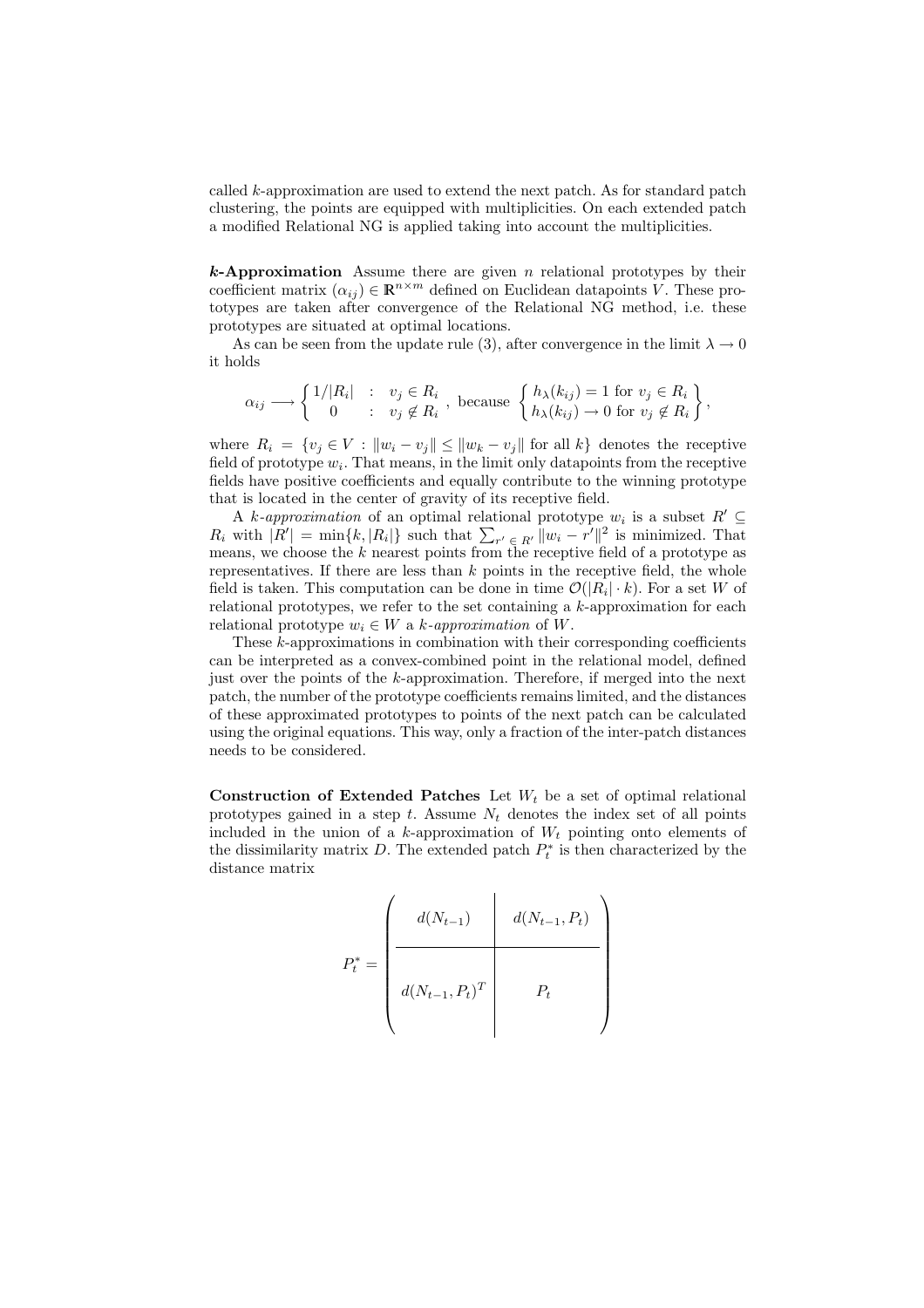where

$$
d(N_{t-1}) = (d_{uv})_{u,v \in N_{t-1}} \in \mathbb{R}^{n_t \times n_t}
$$
  

$$
d(N_{t-1}, P_t) = (d_{uv})_{u \in N_{t-1}, v = (t-1) \cdot p + 1, ..., t \cdot p} \in \mathbb{R}^{n_t \times p}
$$

denote the inter-distances of points from the k-approximation and the distances between points from the k-approximation and current patch points, respectively. The size  $n_t$  is bounded by  $|W_t| \cdot k$ .

Integrating Multiplicities The original Relational Neural Gas method has to be modified to handle datapoints  $v_i$  equipped with multiplicities  $m_i$  which are given by the size of the receptive fields divided by  $k$ . Incorporating multiplicities into the cost function yields the update rule

$$
\bar{\alpha}_{ij} = \frac{m_j \cdot h_{\lambda}(k_i(v_j))}{\sum_t m_t \cdot h_{\lambda}(k_i(v_t))}
$$

for prototype coefficients. The computation of distances is not changed.

Patch Relational Neural Gas Assembling the pieces, we obtain:

#### Algorithm

Cut the first Patch  $P_1$ Apply Relational NG on  $P_1 \longrightarrow$  Relational prototypes  $W_1$ Use k-Approximation on  $W_1 \longrightarrow \text{Index set } N_1$ Update Multiplicities  $m_i$  according to the receptive fields

Repeat for  $t = 2, \ldots, n_p$ Cut patch  $P_t$ Construct Extended Patch  $P_t^*$  using  $P_t$  and index set  $N_{t-1}$ Apply modified RNG with Multiplicities  $\longrightarrow$  Relational prototypes  $W_t$ Use k-Approximation on  $W_t \longrightarrow \text{Index set } N_t$ Update Multiplicities  $m_i$  according to the receptive fields

Return k-approximation of final prototypes  $N_{n_p}$ 

Complexity Obviously, the size of extended patches is bounded by the size of the new patch read from the distance matrix and the distances of the at most  $k \cdot n$ points representing the  $n$  prototypes of the last run by their  $k$  approximation. Assume a bounded extended patch size  $p$  independent of the number of datapoints, as it would be the case when the patch size is chosen according to memory limitations. The algorithm then works only on  $\mathcal{O}(\frac{m}{p} \cdot p^2) = \mathcal{O}(m \cdot p) = \mathcal{O}(m)$ entries of the dissimilarity matrix, compared to  $\mathcal{O}(m^2)$  in the original Median NG method. Moreover, the algorithm uses at most  $\mathcal{O}(p^2) = const$  entries at a specific point in time.

In case of fixed patch size, also the time complexity is linear, because the Median NG step is  $\mathcal{O}(p^2)$  what results in  $\mathcal{O}(p^2 \cdot \frac{m}{p}) = \mathcal{O}(p \cdot m) = \mathcal{O}(m)$ , and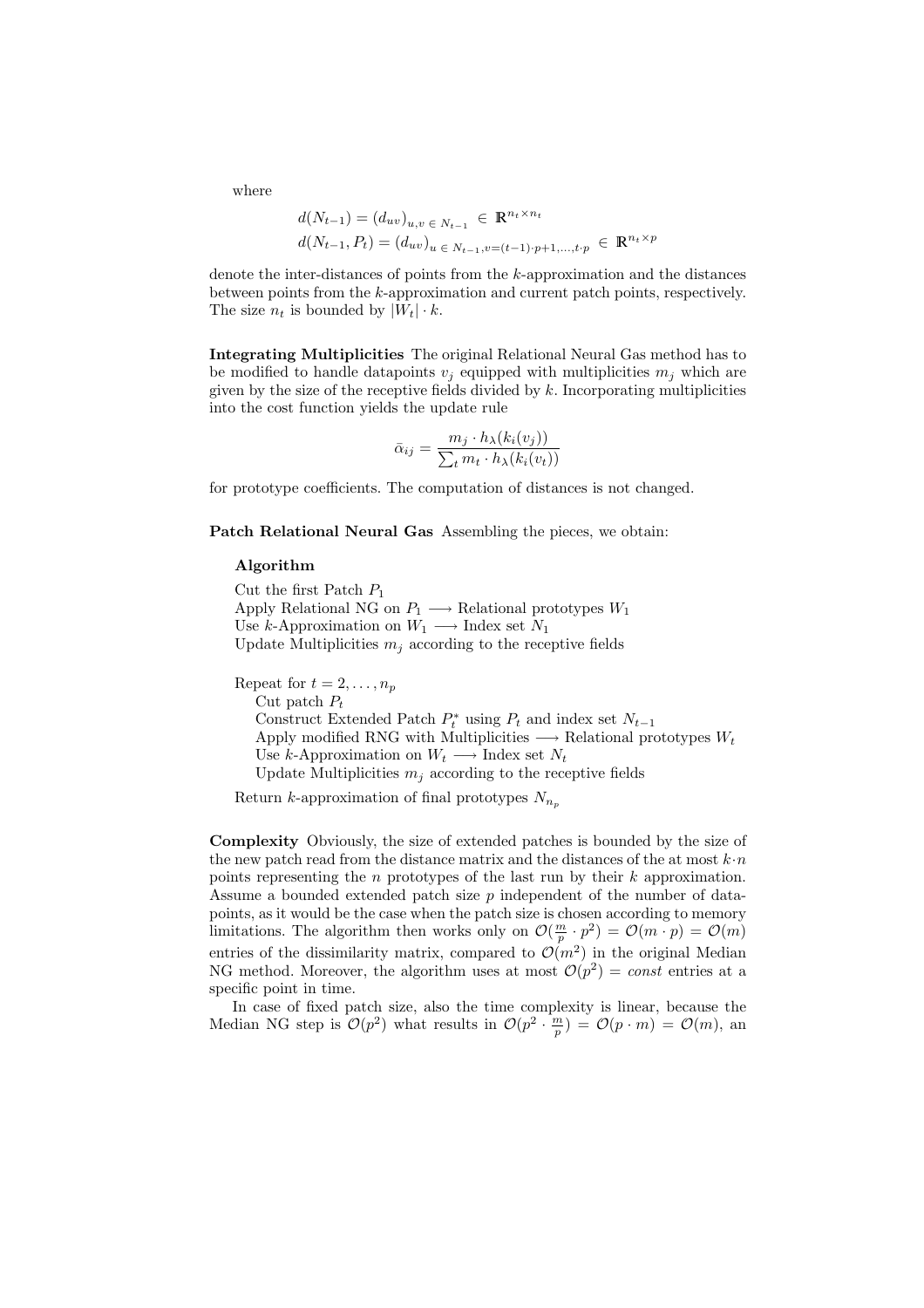advantage compared to the  $\mathcal{O}(m^2)$  time complexity of the original Median NG. Further, the algorithm can be run in a single pass over the data.

These advantages in space and time complexity are obtained by an approximation of the prototypes. As we will see in experiments, this leads only to a small loss in accuracy.

# 5 Experiments

Practioners often handle huge datasets whose dissimilarities cannot be hold at once within random-access memory due to the sheer amount of data  $(\mathcal{O}(m^2))$ . At that point, Patch Relational NG comes into play providing a single pass technique based on patches that can be chosen in accordance to the available randomaccess memory. To show the overall performance of the proposed method, we have chosen some representative dissimilarity datasets. Due to limited computing power and hardware available, the chosen datasets do not represent real-life huge datasets, they should be understood as a proof-of-concept that nevertheless can instantly be transfered to the real problems.

We evaluate the clustering results by means of the classification error for supervised settings, whereby class labels are obtained by posterior labeling of prototypes. Note, however, that the goal of the algorithms is meaningful clustering of data based on a chosen similarity measure and cost function. Hence, the classification error gives only a hint about the quality of the clustering, depending on whether the class labels are compatible to the data clusters and chosen metric or not. We accompany this supervised evaluation be the standard quantization error of the clustering.

For all experiments the initial neighborhood range  $\lambda_0$  is chosen as  $n/2$  with n the number of neurons used. The neighborhood range  $\lambda(t)$  is decreased exponentially with the number of adaptation steps t according to  $\lambda(t) = \lambda_0$ .  $(0.01/\lambda_0)^{t/t_{\text{max}}}$  (cf. [12]). The value  $t_{\text{max}}$  is chosen as the number of epochs.

## Synthetic Dataset

To analyze the relation between the number of patches and the quantization error on one hand, and the effect of k-approximation of relational prototypes on the other hand, an artificial dataset from [3] was taken. It consists of 1250 datapoints in the Euclidean plane gained from three Gaussian clusters.

**Effect of k-Approximation** For an empirical study of the effect of k-approximation on the quantization error, we trained 50 neurons with the original Relational NG for 100 epochs, i.e. on average every neuron represents 25 datapoints. On the outcoming relational neurons, k-Approximation for  $k = 1, \ldots, 20$  were applied. Figure 1 shows a comparison of the quantization errors yielded with the different approximations to the quantization error gained by the original relational neurons. For each step the average over 10 runs is reported.

As expected, the quantization error decreases with higher numbers  $k$  of datapoints used to approximate each relational neuron. Concerning the patch approach, applying a k-approximation to the relational neurons of each patch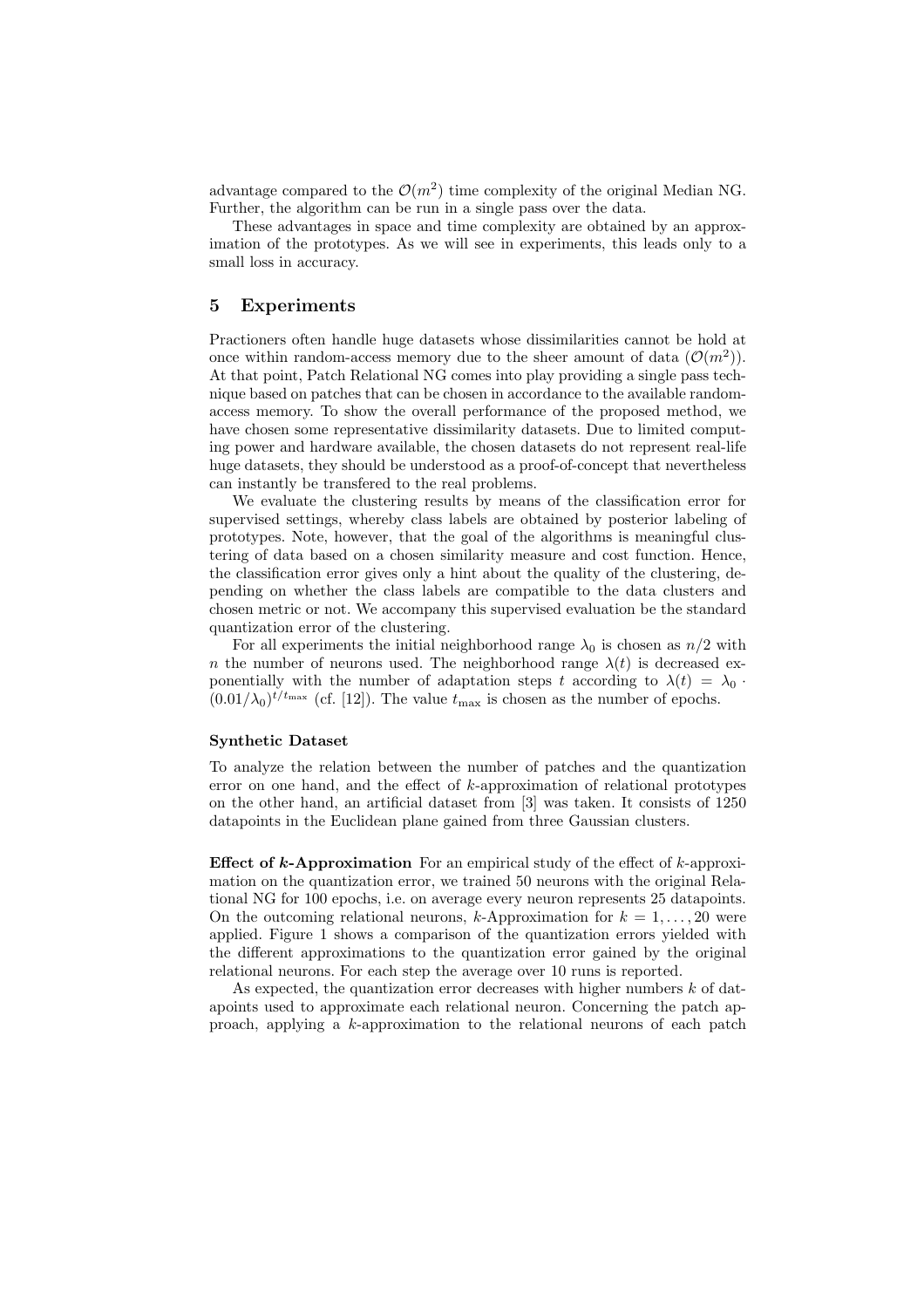

**Fig. 1.** Quantization error (i.e.  $E(W)$  for  $\lambda \to \infty$ ) of original relational neurons compared to different k-approximations on a synthetic dataset

clearly results in a loss of accuracy depending on the choice of parameter  $k$ . But as can be seen later on, even with  $k$ -approximation the quality of the results is still convincing.

Effect of Patch Sizes Analyzing the relation between the number of patches chosen and the quantization error, we trained median and relational NG with 20 neurons for 50 epochs. The results presented in figure 2 show the quantization error averaged over 10 runs for each number of patches. As expected, the quantization error increases with the number of patches used. But compared to the Median Patch NG approach the presented Patch Relational NG performs very well with only a small loss even for a larger number of patches used.

### Chicken Pieces Silhouettes Dataset

The task is to classify 446 silhouettes of chicken pieces into the categories wing, back, drumstick, thigh and back, breast. Data silhouettes are represented as a string of the angles of consecutive tangential pieces of length 20, including appropriate scaling. Strings are compared using a (rotation invariant) edit distance, where insertions/deletions cost 60, and the angle difference is taken otherwise.

For training we used 30 neurons. For Patch Median NG the dataset was divided into 4 patches, i.e. a patch size of around 111 datapoints. The results reported in Table 1 are gained from a repeated 10-fold stratified crossvalidation averaged over 100 repetitions and 100 epochs per run. The k-approximation for Patch Relational NG was done with  $k = 3$ .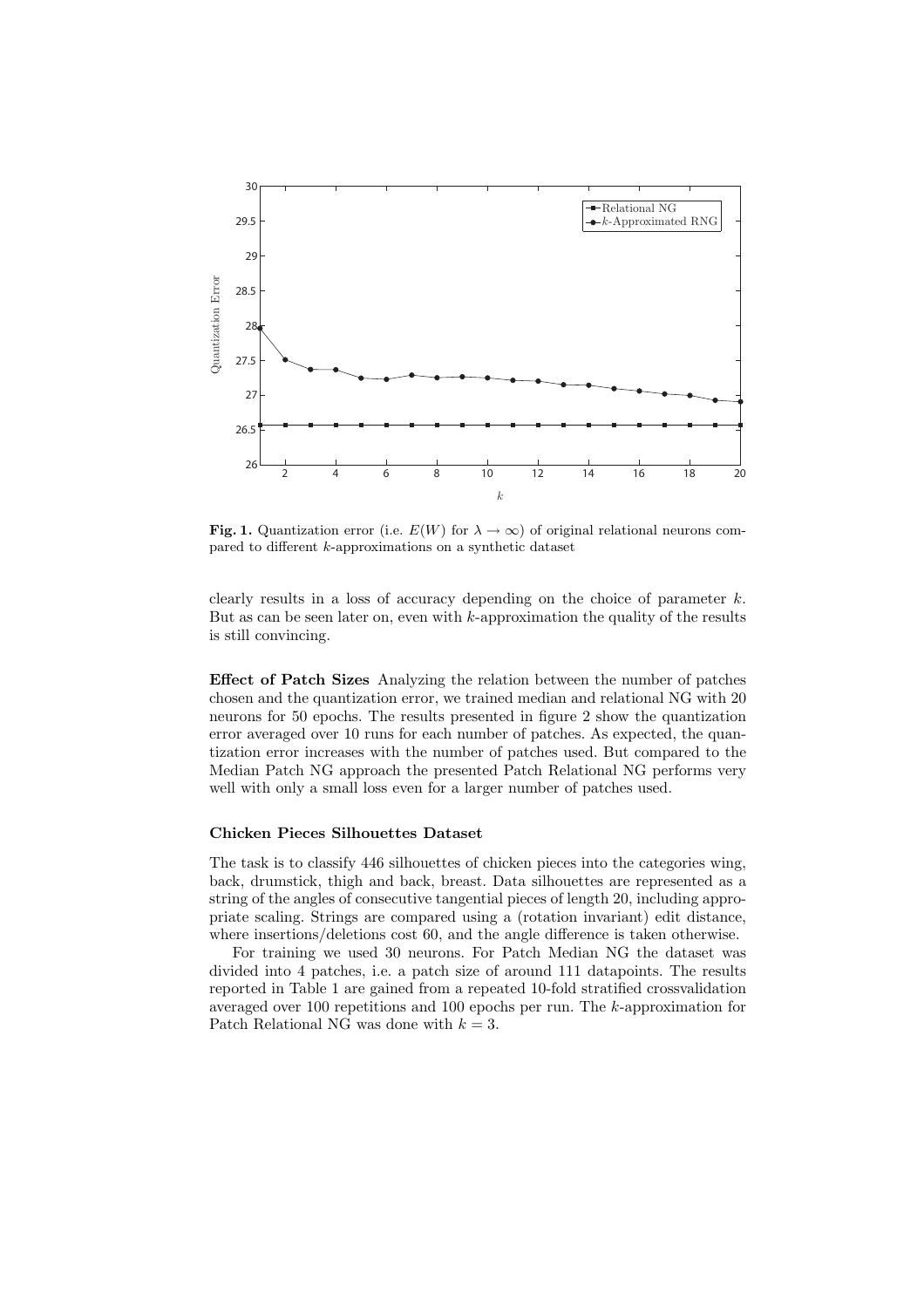

Fig. 2. Quantization error for different patch sizes on a synthetic dataset

## Protein Classification

The evolutionary distance of 226 globin proteins is determined by alignment as described in [13]. These samples originate from different protein families: hemoglobin- $\alpha$ , hemoglobin- $\beta$ , myoglobin, etc. Here, we distinguish five classes as proposed in [6]: HA, HB, MY, GG/GP, and others. Table 2 shows the class distribution of the dataset.

For training we used 20 neurons. For Patch Median NG the dataset was divided into 4 patches, i.e. a patch size of around 57 datapoints. The results reported in Table 3 are gained from a repeated 10-fold stratified crossvalidation averaged over 100 repetitions and 100 epochs per run.

Despite the small size of this dataset – acting more as a proof-of-concept example – the results clearly show a good performance of Patch Median NG. Nevertheless, the price of reduced accuracy is obvious, but faster computation

|                | Relational  | Patch         | Median      | Patch       | Median             |
|----------------|-------------|---------------|-------------|-------------|--------------------|
|                | ΝG          | Relational NG | Batch NG    | Median NG   | $k$ -Means         |
| Mean<br>StdDev | 84.7<br>1.0 | 85.4          | 66.4<br>1.9 | 68.8<br>2.3 | 72.9<br>17<br>1. I |

Accuracy on Chicken Pieces Dataset

Table 1. Classification accuracy on Chicken Pieces Dataset gained from repeated 10 fold stratified crossvalidation over 100 repetitions, four patches were used.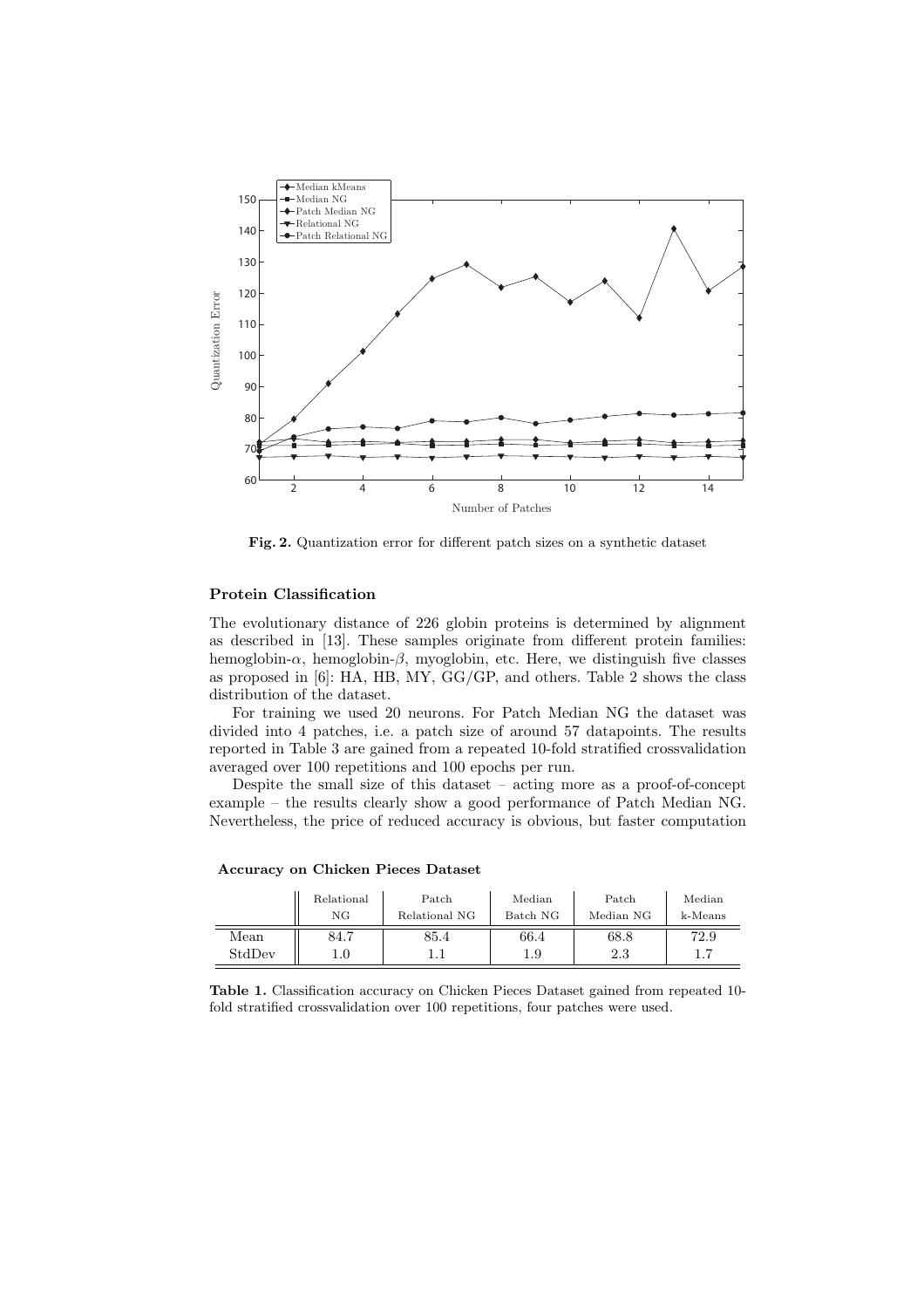|           |    | Class No. Count Percentage |
|-----------|----|----------------------------|
| <b>HA</b> | 72 | 31.86%                     |
| <b>HB</b> | 72 | 31.86%                     |
| MY        | 39 | 17.26%                     |
| GG/GP     | 30 | 13.27%                     |
| Others    | 13 | 5.75%                      |

Table 2. Class Statistics of the Protein Dataset

and less space requirements are gained in return. The k-approximation for Patch Relational NG was done with  $k = 3$ .

#### Wisconsin breast cancer

The Wisconsin breast cancer diagnostic database is a standard benchmark set from clinical proteomics [17]. It consists of 569 data points described by 30 realvalued input features: digitized images of a fine needle aspirate of breast mass are described by characteristics such as form and texture of the cell nuclei present in the image. Data are labeled by two classes, benign and malignant.

Dissimilarities were derived by applying the Cosine Measure

$$
d_{cos}(v_i, v_j) = 1 - \frac{v_i \cdot v_j}{\|v_i\|_2 \cdot \|v_j\|_2}.
$$

We trained 40 neurons for 100 epochs. As result the accuracy on the test set for a repeated 10-fold stratified crossvalidation averaged over 100 runs is reported. The number of patches chosen for Patch Median NG and Patch Relational NG was 5, i.e. around 114 datapoints per patch. The k-approximation for Patch Relational NG was done with  $k = 2$ .

Also on this dataset, Patch Relational NG acts merely worse than the original Relational NG. Though, the reduction in accuracy is clearly observable.

#### Chromosome Images Dataset

The Copenhagen chromosomes database is a benchmark from cytogenetics. A set of 4200 human chromosomes from 22 classes (the autosomal chromosomes)

|        | Relational | Patch         | Median   | Patch     | Median  |
|--------|------------|---------------|----------|-----------|---------|
|        | ΝG         | Relational NG | Batch NG | Median NG | k-Means |
| Mean   | 92.62      | 92.61         | 79.9     | 77.7      | 80.6    |
| StdDev | 0.92       | 0.88          | 1.5      | 2.4       | $1.3\,$ |

Accuracy on Protein Dataset

Table 3. Classification accuracy on Protein Dataset gained from repeated 10-fold stratified crossvalidation over 100 repetitions, four patches were used.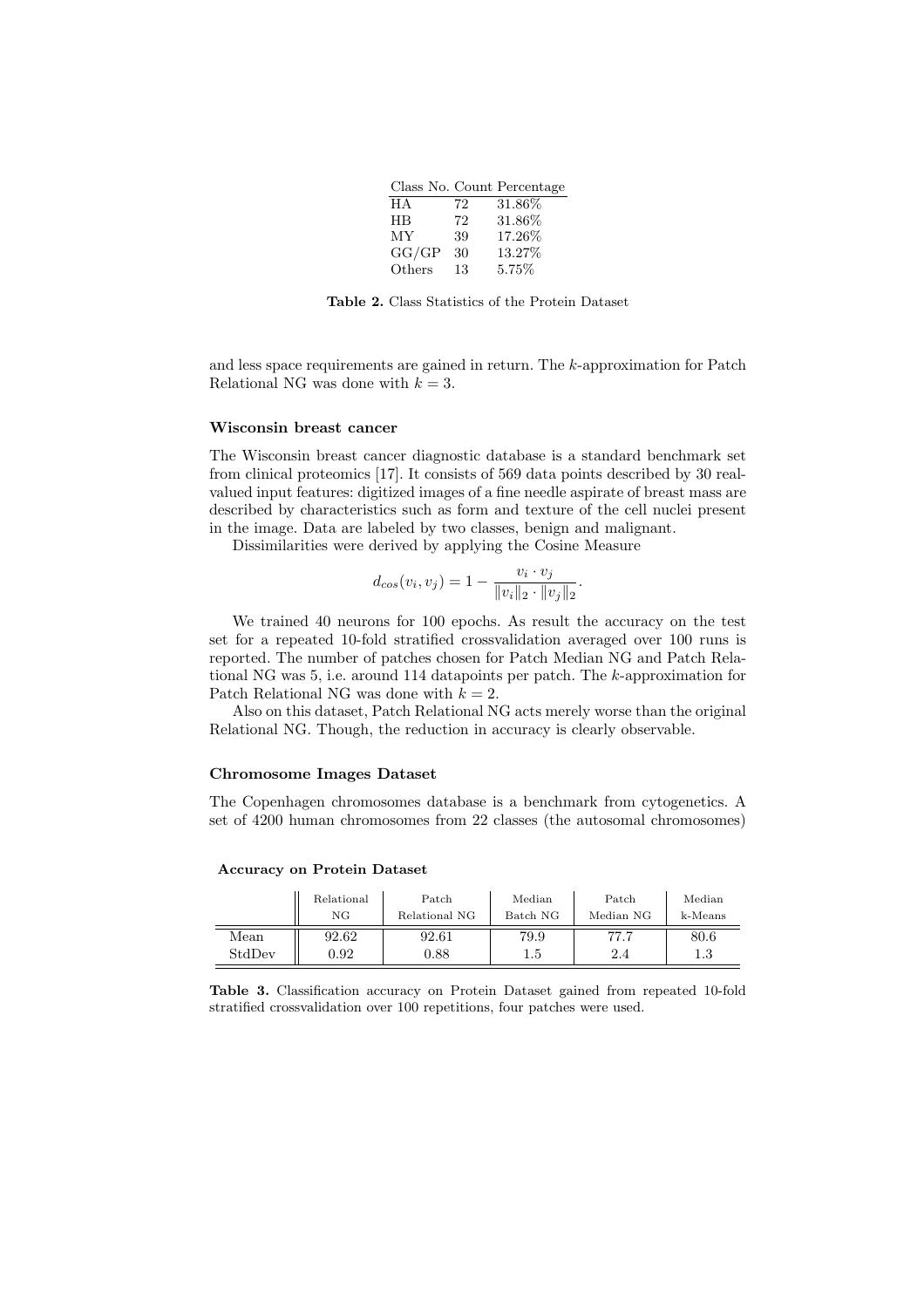Accuracy on Wisconsin Breast Cancer Dataset

|        | Relational | Patch         | Median   | Patch     | Median  |
|--------|------------|---------------|----------|-----------|---------|
|        | ΝG         | Relational NG | Batch NG | Median NG | k-Means |
| Mean   | 95.0       | 94.8          | 94.7     | 94.4      | 94.6    |
| StdDev | $0.6\,$    | 0.7           | 0.7      | 0.7       | 0.7     |

Table 4. Classification accuracy on Wisconsin Breast Cancer Dataset with Cosine Measure gained from repeated 10-fold stratified crossvalidation over 100 repetitions, five patches and a 2-approximation were used.

are represented by the grey levels of their images. These images were transferred to strings representing the profile of the chromosome by the thickness of their silhouettes. Strings were compared using edit distance with substitution costs given by the signed difference of the entries and insertion/deletion costs given by 4.5 [14]. The methods have been trained using 60 neurons for 100 epochs. As result the accuracy on the test set for a repeated 2-fold stratified crossvalidation averaged over 10 runs is reported. The number of patches chosen for Patch Median NG and Patch Relational NG was 10, i.e. around 420 datapoints per patch. The k-approximation for Patch Relational NG was done with  $k = 3$ .

Also on this dataset, Patch Relational NG acts well. Though, the reduction in accuracy is clearly observable.

## 6 Summary

In this paper, we proposed a special computation scheme, based on Relational Neural Gas, that allows to process huge dissimilarity datasets by a single pass technique of fixed sized patches. The patch size can be chosen to match the given memory constraints. As explained throughout the paper, the proposed patch version reduces the computation and space complexity with a small loss in accuracy, depending on the patch sizes. We further demonstrated the ability of the proposed method on several representative clustering and classification problems. In all experiments, relational adaptation increased the accuracy of Median clustering.

Accuracy on Copenhagen Chromosome Image Dataset

|        | Relational | Patch         | Median   | Patch     | Median  |
|--------|------------|---------------|----------|-----------|---------|
|        | ΝG         | Relational NG | Batch NG | Median NG | k-Means |
| Mean   | 89.6       | 87.0          | 80.0     | 67.9      | 77.1    |
| StdDev | $0.6\,$    | $\rm 0.8$     |          | 3.1       | 2.2     |

Table 5. Classification accuracy on Copenhagen Chromosome Image Dataset gained from repeated 2-fold stratified crossvalidation over 10 repetitions, 10 patches and a 3-approximation were used.